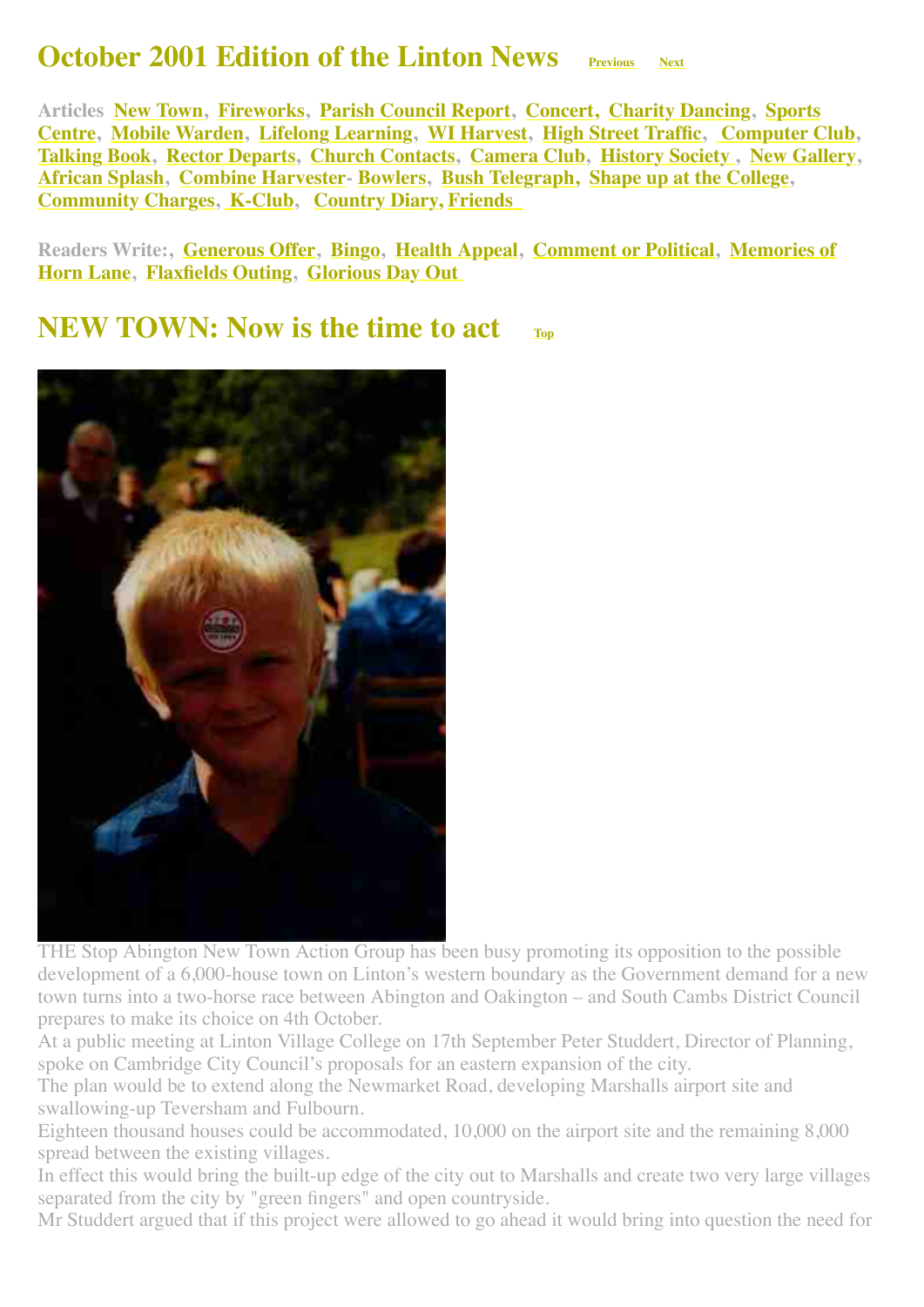a new town that would be relatively remote from the city.

There are problems with this proposal, just as there are with all the others, not least the fact that the vast majority of the area proposed for development is not in the city at all but is part of South Cambs district. The district council does not support the Teversham/Fulbourn proposal as it considers its priority is to protect the integrity of its 101 villages.

It does support the expansion of the city and has indicated that the preferred option should be development of carefully selected sections of the green belt where it would do the least damage to the important setting of the city.

In this way it would be possible to expand by some 12,000 houses, allowing a 25% increase in the population of Cambridge.

None of this helps Abington. The Government directive requires a new town and, realistically, a site will have to be identified from those that have already been shortlisted. The shortlist was Oakington, Abington, Waterbeach and Childerley Gate.

Childerley Gate has been withdrawn from consideration by the landowner and it seems as though the drainage problems associated with Waterbeach will bring into question the financial viability of that site. This leaves just two sites.

The favourite is certainly Oakington but you never know the outcome until the race is run.

When the district council has made its choice on 4th October at a special meeting of the full council, the decision will be with Cambridge County Council. We expect to hear the county council's view in December.

Now is the time to influence things. Keep up the good work and keep lobbying the County. John Batchelor

District Councillor

MORE than 300 villagers from Linton, Hildersham, the Abingtons and the surrounding area last month enjoyed the first major event (picture above) to raise funds to fight the Abington new town proposals, which could see as many as 10,000 homes built between Linton and Fourwentways.

A hog roast organised by SANT (Stop Abington New Town) was held on Sunday 16th September at Chilford Hall Vineyard.

The rain promised by the forecasters held off, and everybody had a great afternoon. Speaking for SANT, Geoff Harvey thanked Sam Alper of Chilford Hall for providing the venue, and everyone who had helped to make the event a success.

For more information, visit the SANT website at www.sant-cambs.org.uk or contact one of the SANT team (after 8pm please!):

Dave Taylor

# <span id="page-1-0"></span>**HOW YOU CAN HELP FIREWORK DISPLAY [Top](#page-0-1)**

THE 2001 Linton Fireworks will take place on Saturday 3rd November, and to make it a success we will need your help.

This will be our 12th Linton firework display. Over the past 11 years we have raised a staggering £49,000, which has been split between the Infants' School, Linton Heights Junior School and Linton Village College, benefiting all the children.

An amazing £6,000 was raised last year alone, and in the last four years we have had 4,000 people attending each year. This year we are very kindly supported again by Camgrain who since 1996 have donated £4,000.

The event takes place on the Infants' School playing field, with admission from 6.30pm and the bonfire lit at 7.15pm. The fireworks start soon after, when everyone has gained entry.

As well as the spectacular fireworks, there will be a giant bonfire, mega BBQ, and side stalls. A feature lacking enthusiasm in the past is the Guy Competition — let's see if we can have a few more entries this year!

Safety is a prime consideration, so please could Linton residents leave their cars at home to minimise traffic congestion. No fireworks can be brought into the display for safety reasons – and this includes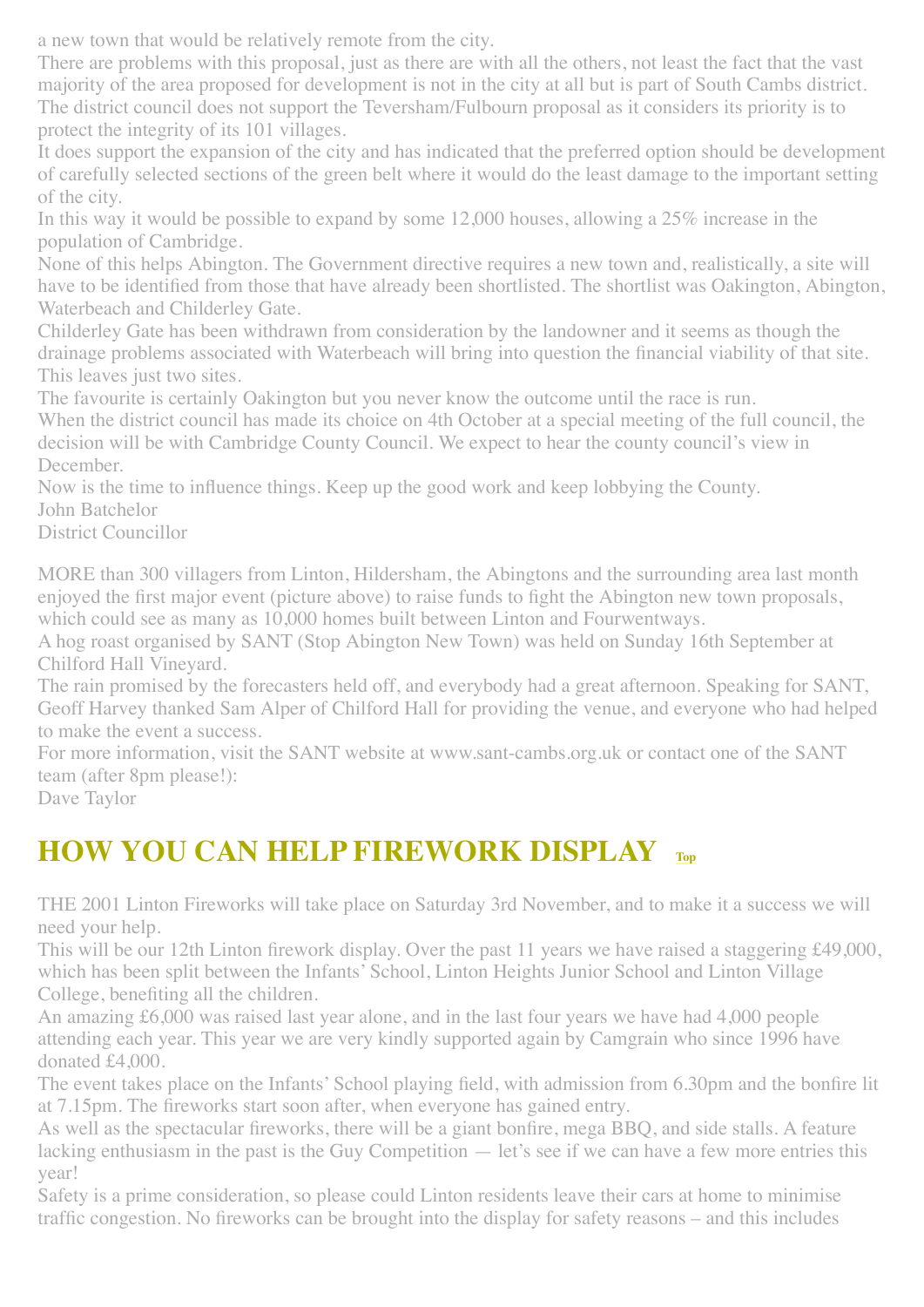sparklers.

Advance tickets can be purchased at a slight reduction from the three schools, Sweet Talk News and Hale and Jacobs in Linton, Balsham Post Office, Linton Post Office and the farm shop at Hill Farm, Castle Camps. Full priced tickets will be available at the gate.

We can use volunteers to help especially between midday and 4pm on the 3rd. Let us know if you are able to lend a hand.

With the ever-increasing popularity of the event and the constant need to regard safety as our number one priority we may need to restrict the amount of material accepted for the bonfire. Any material can be accepted, at the organiser's discretion, up till 12 noon on the day (paper and card only until 10am). For information please contact: Alan King, 9 Fairfield Way, Linton, or visit [www.linton-fireworks.org](http://www.linton-fireworks.org/). Alan King

### <span id="page-2-0"></span>**The PARISH COUNCIL Reported by GRAHAM POTTER [Top](#page-0-1)**

THE refurbishment of Horn Lane continues; the brick work is about to start. A large branch has fallen off one of the trees on the recreation ground. This will be referred to the tree warden. Due to the large amount of media attention we have found another local craftsman who is willing to mend the clapper stile. Landscaping has started on the recreation ground but the earth is being moved and piled up by youths. This will increase costs and could jeopardise the installation of any new equipment (for example, skateboard facilities).

The Council agreed that Linton Parish Council is opposed to the proposal to build 10,000 houses at Abington, and against any large-scale development between Haverhill and Fourwentways. The Sub Regional Study can be consulted at www.cambridgeshire.gov.uk. Option 3a of this document is relevant to Linton.

Council agreed to assist funding for a new 10-week scheme of activities for senior citizens.

It was reported that youths are again congregating at the Copperfields estate and causing problems. There is also considerable speeding in the High Street at nights, which will be reported to the police. The force has recruited more officers so the village may now see more of a police presence. Only seven crimes were reported in August.

The District Councillor reported on a number of road safety projects including consideration of a right turn into the Granta filling station and traffic lights at the top of the High Street. He also reported on the future of bus services and a possible relocation of Cambridge Bus station, as it is becoming increasing difficult to drop off and pick up passengers at Drummer Street.

## <span id="page-2-1"></span>**A CONCERT TO REMEMBER [Top](#page-0-1)**

THE London Community Gospel Choir will be at Balsham Parish Church at 8pm on Saturday 20th October. The dynamic sounds and rich harmonies of this choir have enthralled and uplifted audiences all over the world. They have played with top artists like Elton John and Sting, they've performed for Nelson Mandela, were on the soundtrack of Walt Disney's The Lion King and in 1998 were top of the bill at the BBC Proms. Expect a mesmerising mixture of up-tempo gospel, swing-beat and soulful arrangements of traditional songs.

Trish Bear

## <span id="page-2-2"></span>**DANCING FOR CHARITY [Top](#page-0-1)**

A DANCE will be held at Linton Village College on Saturday 13th October 2001 in aid of the Marie Curie Cancer Care.

Dancing will be to the Harmony Sound Dance Band from 7.30pm until 11.30pm and tickets are available from Madeline and Mervyn Mallyon Madeline Mallyon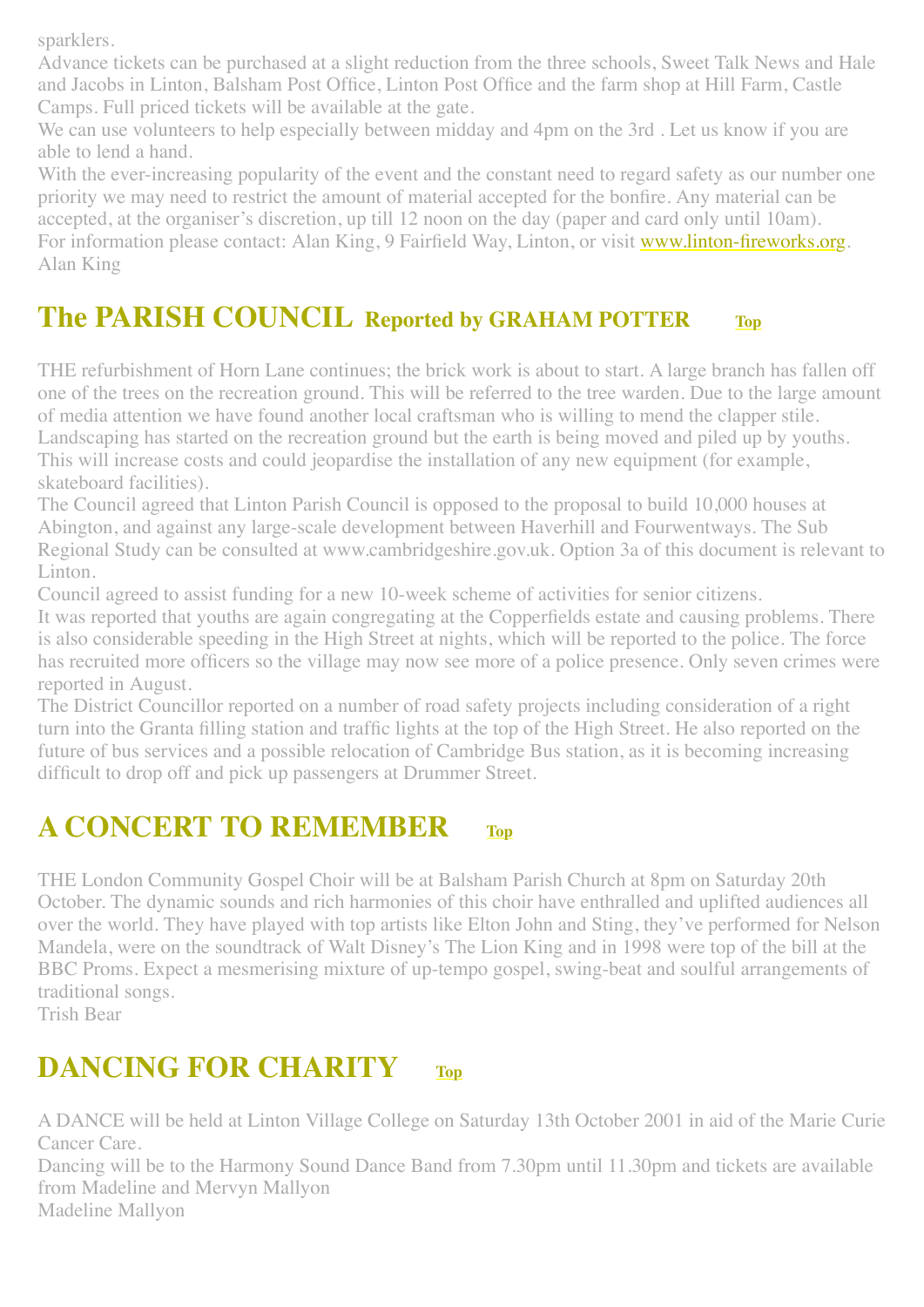# <span id="page-3-0"></span>**SPORTS CENTRE AIMS TO ACTIVATE ALL INTERESTS [Top](#page-0-1)**

AT Linton Community Sports Centre there are many new activities on a Monday morning for this term, partly funded by Linton Parish Council. From 9.30 to 10.30am there are badminton, tennis and short tennis sessions, with one hour costing just £1 per person. From 10.30-11.30am there is line dancing with carpet bowls available at the same time if you're feeling a little less energetic. All of these activities are only £10 for 10 sessions or £1.50 each week. All activities began in the week commencing 24th September for an initial period of ten weeks.

The Sports Centre is also the venue for aerobics, 10.15 - 11.15am on Wednesdays (this session is open to mums with babies), 8-9pm on Tuesdays and two sessions 6.30-7.30pm and 8-9pm on Thursdays. A new club is starting for junior badminton players aged 10 and 11. This has been subsidised by a grant through South Cambs District Council. This means that the cost to the juniors every Friday is only £8 for 10 weeks. All the equipment is new and a coach is ready and waiting! Sessions run from 4-5pm: do come along.

Creative dance is an exciting new addition to Saturday mornings for 4-7 year-olds (9-10am) and 7-11 year olds (10-11am). £25 for 10 weeks.

Junior multisports mornings have begun again on Saturdays for all those 6-10 year olds wanting to try some new sports. The sessions run from 10.30am-noon, and the fee of £2.50 includes drink and a snack. Of course there are many other things to do at the Sports Centre as we are open every weekday evening until 10.30pm and at weekends 9am-5pm. Lucy Howe

### <span id="page-3-1"></span>**COULD YOU BE OUR MOBILE WARDEN? [Top](#page-0-1)**

THE search is on for Linton's own Mobile Village Warden.

Age Concern, the organisation managing the service, has now advertised the post in local newspapers and they would like to hear from you. Or perhaps you know of someone who would be ideal for the post but who may not have seen the advert. Advertising over the holiday period can have its drawbacks… The interviews will be held on October 4th and we hope to appoint soon after that. If you would like more information on the post or would like to apply to be our Warden, please contact Lynne Byrne at Age Concern on % 01354 696650. Enid Bald

### <span id="page-3-2"></span>**LIFELONG LEARNING: NEW WORKSHOPS [Top](#page-0-1)**

A NUMBER of weekend and one day workshops are to be held at Village Colleges in the region. Saturday 6th October: Basic Food Hygiene; Clay Workshop; Essential Spanish; Introduction to Computing; Life Drawing; Neurolinguistic Programming–an introduction; RYA Yachtmaster Ocean Day 1.

Saturday/Sunday 6th/7th October: Computers for Beginners; Promoting Adult Learning through Group Work.

Wednesday 10th October: Appointed Persons First Aid Course.

Saturday 13th October: Chair Caning and Upholstery; Chinese Brush Painting; Family Learning Day; Health Through Nutrition; Portrait Painting; Photoshop Workshop; Sign Language–an introduction.

Sunday 14th October: Advanced Art Therapy; Life Drawing; Orchestral Play-In.

Saturday/Sunday 13th/14th October: First Aid for Childcarers.

Wednesday 17th October (19.00-21.30): Reiki–an introduction.

Further information about courses, venues and fees is available from the village colleges at Bottisham % 811372, Burwell % (01638) 741901, and Linton 892400.

Angela Humphreys

## **HARVEST HOME AT WI** [Top](#page-0-1)

<span id="page-3-3"></span>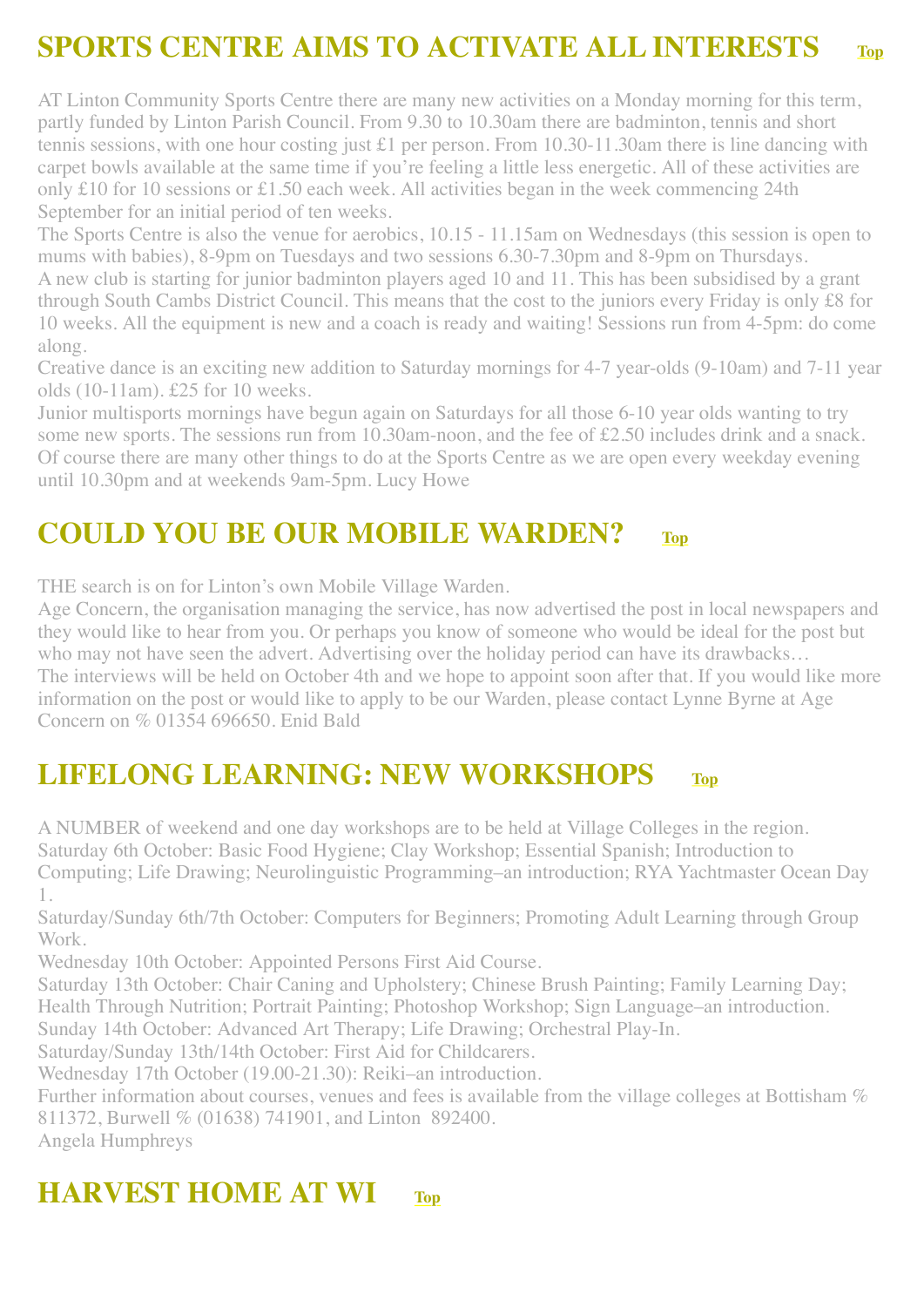A HARVEST Supper was enjoyed by around 40 members and five visitors at the September meeting of the Linton WI. All were welcomed by Miriam Rixon, Vice-President.

Information was given on forthcoming events arranged by Cambridge Federation of Women's Institutes including a Pastels Day School at Haslingfield on 8th November and Storytelling at Coton on 9th November.

Volunteers were requested to form a team at the Quiz Night at Cottenham Village College on 12th October. Members were invited to subscribe to the Federation Newsletter which includes information on these events.

Then members shared a Harvest Supper. Contributions for the main course had been provided by members and desserts were produced by the Committee. There was a great variety of food attractively set out on two long tables. After the meal, there was a quiz (devised by Wendy Foster) on local village names with anagrams and cryptic clues. The evening ended with a raffle.

The next meeting takes place at 7.30pm on Tuesday, 2nd October at the Social Centre, Coles Lane, Linton. Sue Roberts will give a talk entitled "Walking the China Wall for Charity." All are welcome. Anne Parry-Smith

#### <span id="page-4-0"></span>**ACCEPT A GENEROUS OFFER WITH GRACE**

Dear Editor

I read with interest the stories of the deteriorating clapper stile in Linton. It certainly seems that a workman who was expected in February is simply not going to appear. This is a rare opportunity to preserve a historic artefact and it sounds as if a volunteer from America is just waiting your (or someone's) OK. Why not give it? I'd even donate to the material costs which certainly can't be that great. Please pass this on to persons that might be appropriate to inform how I feel. Mr Elsey is indeed a gentleman. My belief is that you would be doing him and yourselves a favour... that's a win-win situation. How can you go wrong?

John Altenburger by email

#### <span id="page-4-2"></span>**SUCCESSFUL HEALTH APPEAL [Top](#page-0-1)**

Dear Editor

You kindly published an article in the Linton News this summer about the Health for Life project expanding into the Linton and Sawston areas. In the article you publicised the need for a project worker and volunteers. I thought you would like to know that as a result of the article we have appointed a lady from Linton to be the project worker and another lady has offered to be a volunteer. As we will need plenty more volunteers we shall no doubt be contacting you again.

Thank you again for helping to get Health for Life 'off the ground' in Linton.

Samara Philpott Health for Life

#### <span id="page-4-1"></span>**KEEP YOUR EYES PEELED FOR EYES DOWN [Top](#page-0-1)**

Dear Editor

Please can you thank all the people who attended my first Bingo. It was a most enjoyable evening. Our next two Bingo sessions will be on Tuesday 30th October and Tuesday 27th November (look out for posters for details).

Doors open 7pm – eyes down 7.30pm. Rosie Newman

#### **MEMORIES OF HORN LANE, LINTON [Top](#page-0-1)**

Dear Editor Mr Mills, a Granta Grapevine listener from Peterborough, has asked me to write to you and to say he was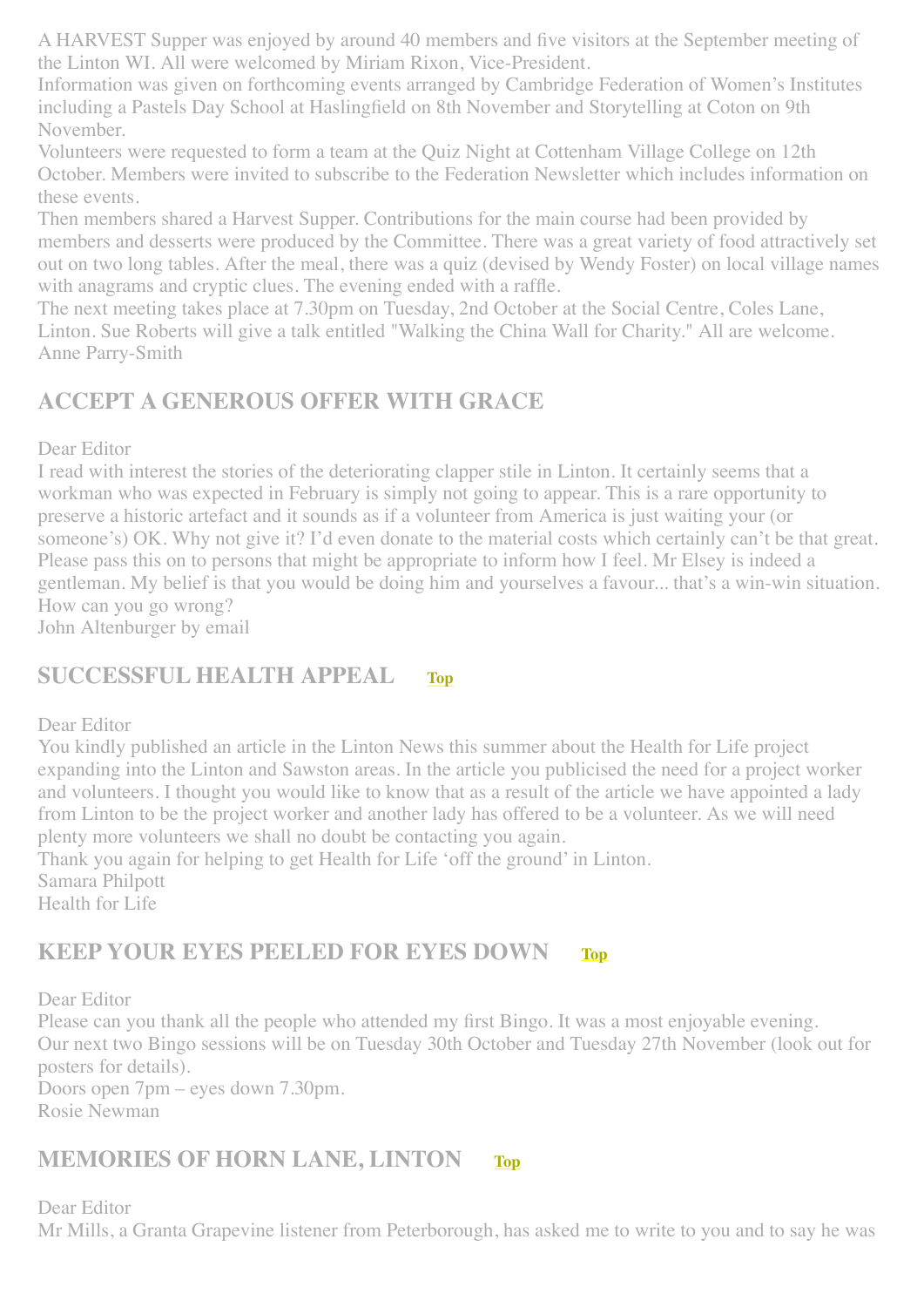very interested to hear a number of homes are being opened for Bed & Breakfast.

"It was started by the owners of Springfield House in Horn Lane, Linton. The owner in those days was Mrs Cox. When I bought my first car she kindly let me put it in her garage which would be approximately the year of 1934. I married a young lady who lived at No 2 Horn Lane and we were married for 62 happy years. Sadly my wife died a few years ago. As Linton is such a beautiful village I wish them every success in their new project."

Clare Neville pp. Gilbert Mills

### <span id="page-5-2"></span>**FLAXFIELDS BOOK AHEAD [Top](#page-0-1)**

Dear Editor

Flaxfields are going to Thursford on 23rd November to see their spectacular Christmas Show. If any readers wish to join them please contact me for more details Jacquie Wilson Warden, Flaxfields

# <span id="page-5-1"></span>**VALID COMMENT OR POLITICAL PADDING? [Top](#page-0-1)**

Dear Editor

I don't feel entirely comfortable with the fact that Clive Bush has used his regular spot in the Linton News to express political concerns, and more so that you have published it.

With education debated at a national level, his column struck me as a litany of whinges serving no purpose other than to say look at me aren't I marvellous because I struggle through this terrible ordeal daily, which by publishing would suggest you support and you give credence to. I don't know a single person whose job is without some problems, and I feel certain he is compensated accordingly and should not exploit his column for political purposes.

By all accounts the man is very good at his job, and I am not insensitive to the fact that house values, mine included, have benefited from the excellence of the school.

I appreciate you must tread a fine line, but to my mind that line has been crossed. In my opinion if the man had nothing constructive to say, then he shouldn't be allowed to pad the paper with a political agenda that is the remit of manifestoes, much better for his column to be skipped that month.

Other than that I thoroughly enjoy the Linton News.

But rather than be villified like the poor women who complained about the fair, I would rather you take this as a comment about the paper, and if you wish to publish it I would wish my name and address to be withheld.

# <span id="page-5-3"></span>**A GLORIOUS DAY OUT [Top](#page-0-1)**

Dear Editor

I organized a coach trip to Yarmouth on 16th August. We left here at 8.30am and returned home at 8.30pm. It was a glorious day, the coach company and the driver were brilliant, nothing was too much trouble.

I would like to thank everyone for supporting me, and I will definitely do it again next year. Mrs R Newman

PLEASE note that letters sent by email for publication must contain the name and full postal address of the writer, even if these are to be withheld.

# <span id="page-5-0"></span>**HIGH STREET TRAFFIC: STILL AN ISSUE [Top](#page-0-1)**

AS it approaches one year since my little girl's pram was hit by a bus in the High Street, I thought it time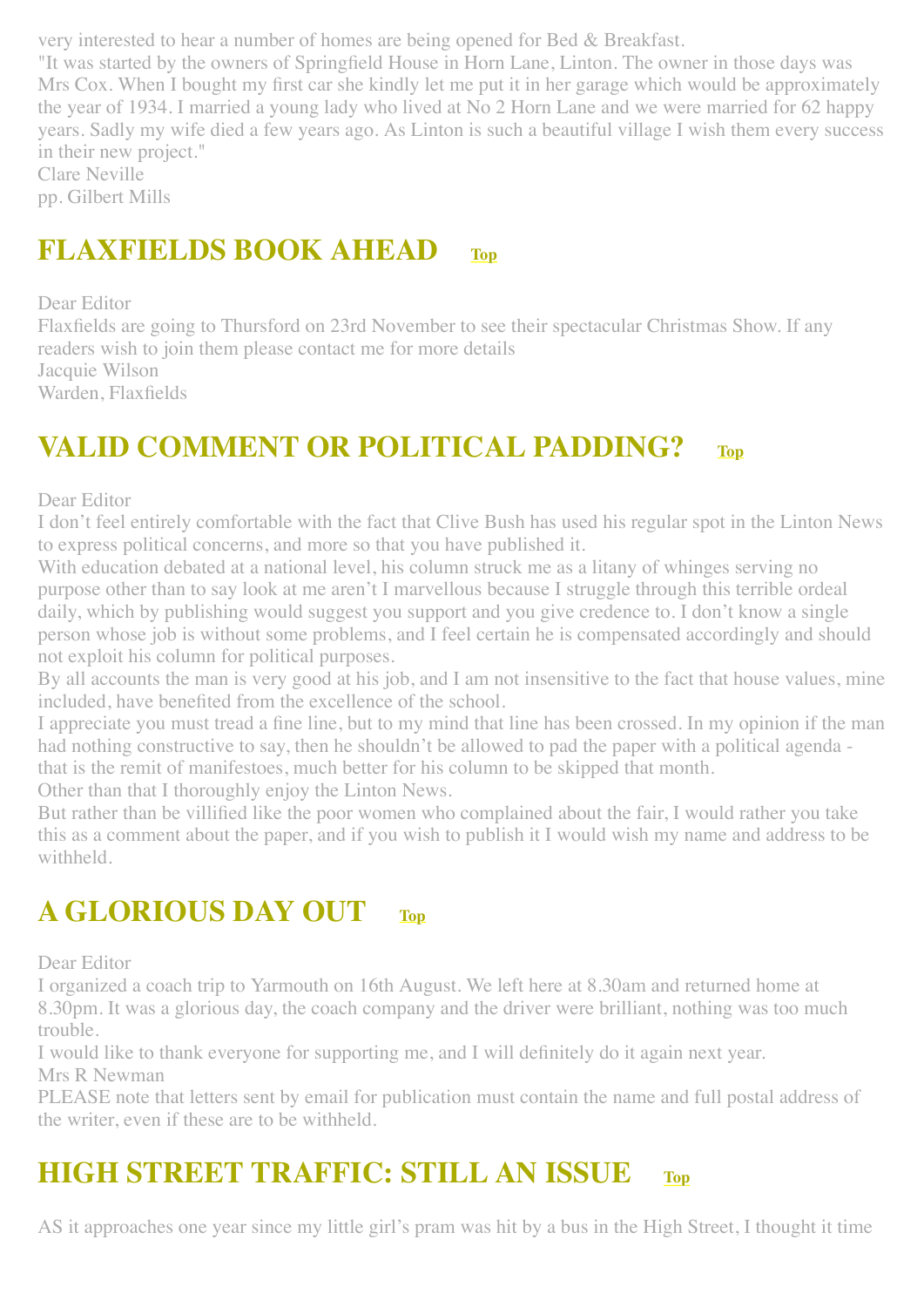to update you on the progress our High Street safety campaign has made so far.

I petitioned the South Cambridgeshire Environment and Transport Area Joint Committee on the 5th December 2000. They acknowledged the High Street was a problem and the County Highways and Engineering Department was to look into ways of improving safety for pedestrians.

The next meeting was in February this year -alas no report from the Highways Department.

The agenda for the June meeting included a background on Linton's traffic problems, all the reasons why little could be done due to nature of the High Street, etc., and concluded with the usual "lack of funds" plea. It did go on to say that there were a number of measures that could be developed to address some of

the concerns expressed by Linton residents. These included:

p extension of parking restrictions at the Infants School;

p a review of traffic signing, particularly for heavy vehicles;

p better timing of deliveries to the Co-op;

p creation of a focal and safe crossing point near Green Lane.

Although all of the above seemed to be a start (most parents would agree that staggering deliveries to the Co-op improved safety drastically, although since the summer this seems to have fallen by the wayside or should I say kerbside, as these are yet again breaking up in the High Street) none of them actually stopped traffic from driving on the pavements. Further parking restrictions would not be popular, and the proposed crossing would have been outside the Waggon and Horses. There was nothing to prevent pedestrians walking from Green Lane to Mill Lane on the narrow side which is why they were proposing a safe crossing in the first place.

Members of our Parish and District Council attended to voice our dissatisfaction and received support from other members of the Committee. The Highways Department has been sent off again to come up with something better. The last meeting was on 17th September, but once again the High Street was not on the agenda.

Working on the basis that petitions usually take two years to come to fruition we should be about halfway by now. Till then, keep your eyes and ears open. If it looks as if it's going to hit you, it probably will, so be prepared to flatten yourself against the wall, jump on steps and press into doorways. If you're a regular user of the High Street you should be quite expert at this by now!

If you experience any situation where you feel your safety is threatened, fill out a traffic incident report available from the Post Office, Sweet Talk News, Hale & Jacobs, The Village Pharmacy or The Parish Council Office in the Social Centre. Tracey Russell

## <span id="page-6-0"></span>**IF YOU WANT TO LEARN ABOUT COMPUTING JOIN OUR CLUB [Top](#page-0-1)**

THIS month Linton's help centre for computer fans is entering its third year since it was launched as Linton Seniors IT Club. Since then, it has opened every Tuesday evening to help residents with everything from very basic computer knowledge to the use of the internet.

Well over 50 people were registered members by the end of the second year and many more had already had help in the previous year. This has included technical problems with their own computer and advice on purchasing.

The club was set up, originally helped by a Millennium grant, to coincide with the opening of the Cathodeon Centre and the move of the Linton branch of the County Library Service to the new site. The club has a very close relationship with the new library and members of the club are expected to be members of the library also.

The club night is Tuesday. This is because it uses the library's computers in addition to its own and Tuesday is the only evening when the library itself is closed. The club hours of opening are from 7pm to 9pm but problems and tuition are mainly on a one-toone basis. There are no lectures and no fixed times within the opened hours. Neither is it necessary to turn up every week.

People, some quite elderly, have been eagerly chasing up their interests on the internet after amazingly short periods of learning. Moreover, this interest can be followed at any time during library hours, even using the internet. Thus people who do not own a computer can have the use of one, entirely without charge.

To clarify the expression IT Club, it means Information Technology, which as far as the club is concerned means computing! The volunteer experts who run the club hope that there will be continued interest by Linton people in at least dropping in on us one Tuesday and without obligation seeing what goes on. Derek Birch

# <span id="page-6-1"></span>**DEDICATED TALKER WINS AWARD [Top](#page-0-1)**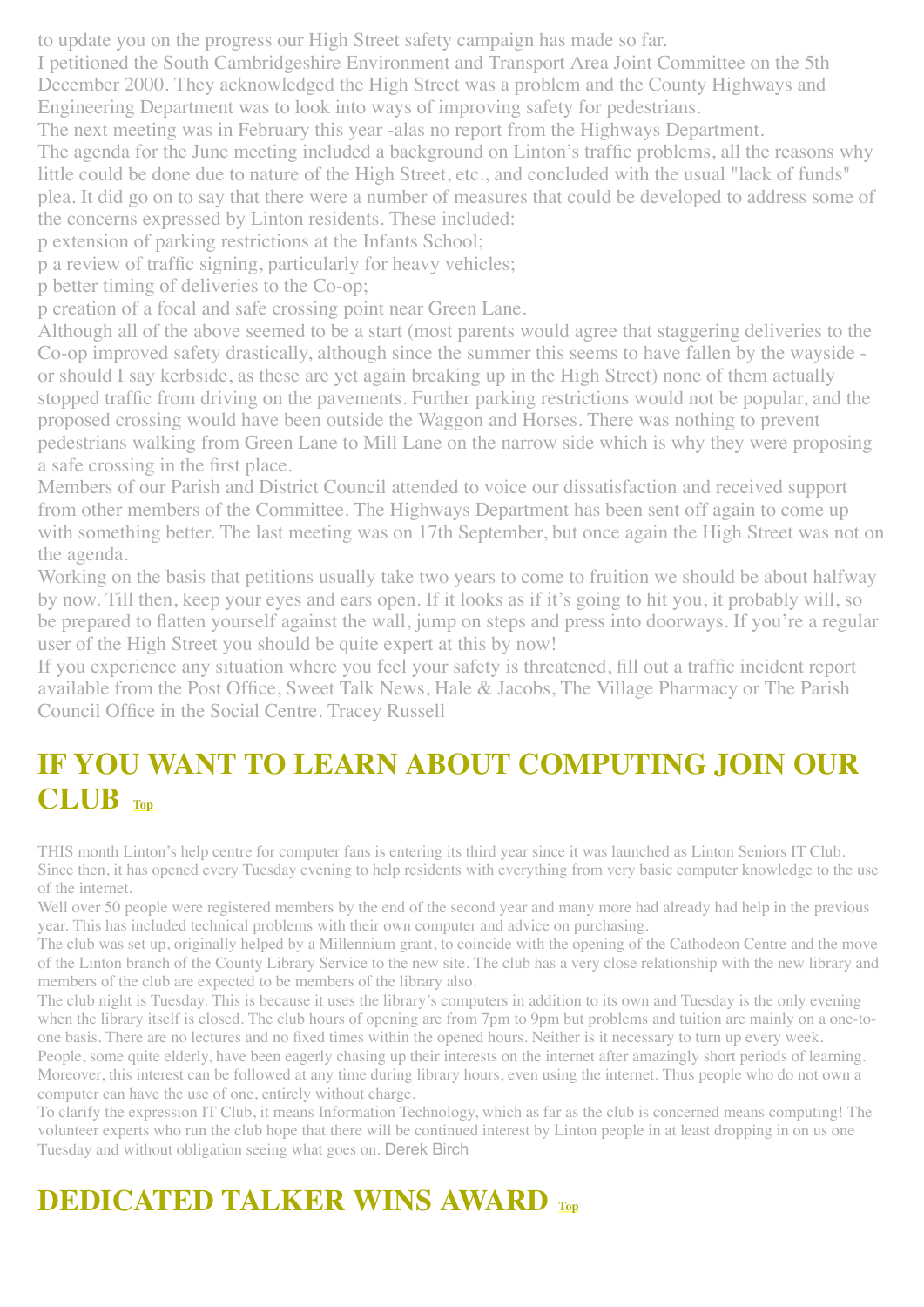

JANET Annett, of Kingfisher Walk in Linton, has been awarded a Long Service Award from the Talking Newspaper Association of the United Kingdom.

Mrs Annett told the Linton News: "I started working with the Thames Valley Talking Newspaper in Weybridge, Surrey, in July 1976 after a blind friend introduced me to his talking tape. I fell in love with the medium."

In late 1989, the Linton News published requests for people to start a talking newspaper for Linton based on the Linton News. Janet volunteered and was one of the pioneering team who produced the Granta Grapevine. The first issue appeared in March 1990.

Janet now works as the magazine's editor, part of a small and dedicated team of volunteers who run the Granta Grapevine today. In January 2000, she became President of the organisation, taking over from the late Robert Ventress. This month sees the publication of the talking newspaper's 140th issue. Recently the whole Granta Grapevine team attended the Eastern Region Conference of Talking Newspapers at Coltishall where they discussed up-to-date information, equipment trends and the problems within their

region.

# <span id="page-7-0"></span>**RECTOR DEPARTS "ON A CLOUD OF JOY" [Top](#page-0-1)**

AFTER ten no doubt exhausting years as rector of five parishes, the Rev Julian Thomson and his wife have left Linton. After holidaying in Spain, they will return to a cottage in the village of Great Massingham in Norfolk. On their last Sunday, 9th September, St Mary's Church was filled with people from Bartlow, Shudy Camps, Castle Camps and Horseheath, as well as Linton. In an account of their leaving published in a recent service sheet, Brenda and Julian Thomson wrote that they were swept through the day "on a cloud of thanksgiving and joy… During long winter evenings we shall be inwardly heated by the memories of September 9th.

"We both hope and pray that you find a team rector who will help you move forward and fulfil both your visions and needs, as well as their own. In the vacancy time we wish you every blessing, and thank you for ten very happy years." LNT

## <span id="page-7-1"></span>**CHURCH CONTACTS [Top](#page-0-1)**

WHO to contact while there is no priest at St Mary's: **Team Vicar:** the Rev Barbara McNamara: **Pastoral Matters**, e.g. sick visiting or other needs: Team Vicar or Lesley Gore **Baptisms:** Team Vicar or Judy Nightingale **Marriages:** Team Vicar or the Ven. Alan Clarkson **Any other matters:** Team Vicar or churchwardens David Parry-Smith and Glynis Younger

# <span id="page-7-2"></span>**CAMERA CLUB CLICKS [Top](#page-0-1)**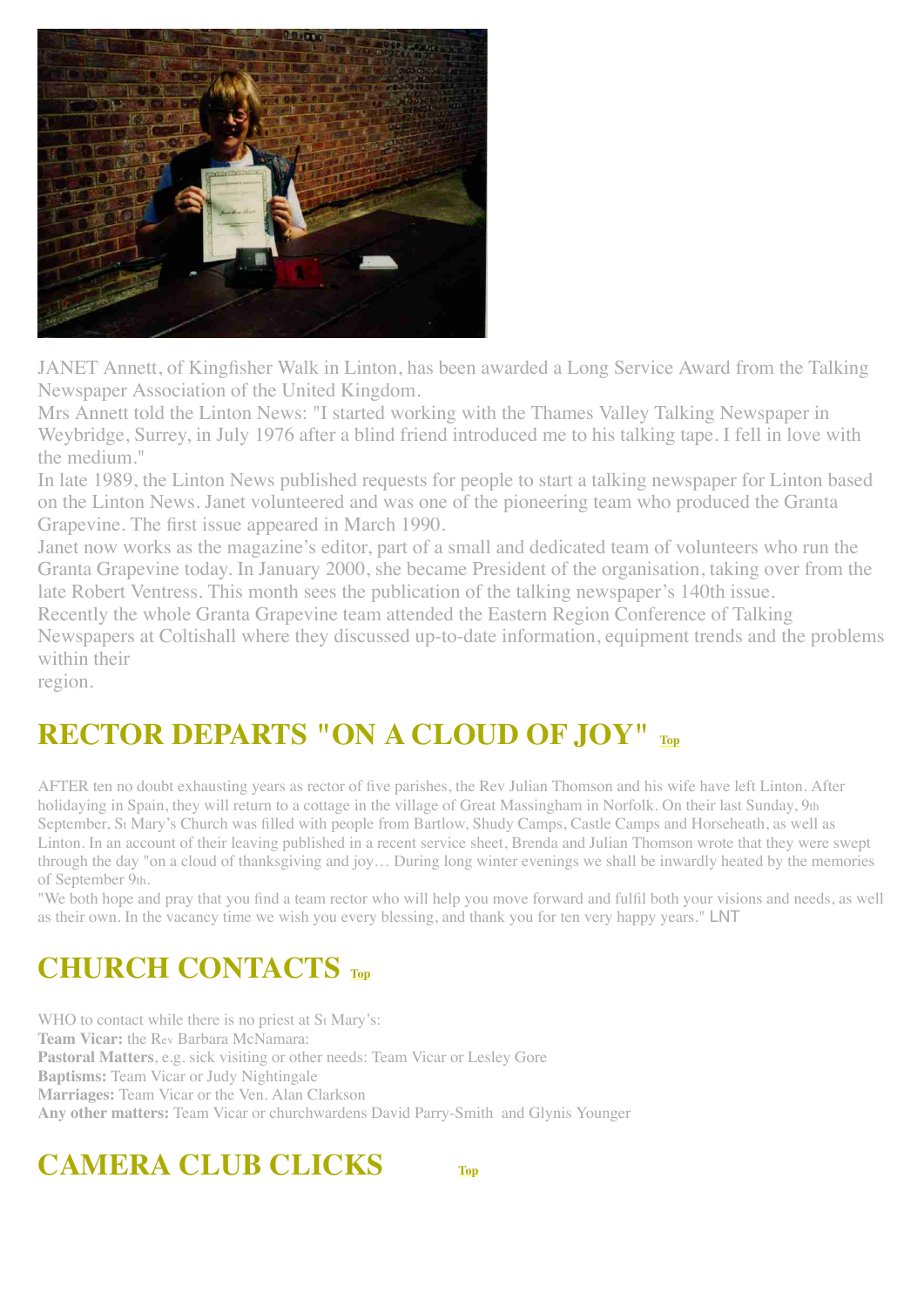

PROPOSAL in last month's Linton news for a camera club drew a response from half a dozen amateur photographers interested in a wide variety of aspects, from digital to black and white. If you are interested, please contact John Keeble or email jkeeble @clara.net John Keeble

# <span id="page-8-0"></span>**HISTORY SOCIETY TURNS HITLER'S SPIES [Top](#page-0-1)**

THE Annual General Meeting of Linton Historical Society was held on 17**th** September. A packed hall was welcomed by Garth Collard, the Chairman, who proceeded with the business of the AGM as swiftly as possible.

The existing officers were unanimously re-elected – Garth Collard as Chairman, Pat Genochio as Secretary and Frank Appleyard as treasurer.

The publication of Ruth Newbury's second edition of her book of references to Linton from local newspapers during the 19th century has been completed.

An edition of this will now be available in the local library together with her first edition covering earlier years.

Ruth was presented with a bound copy of the book, with the Society's thanks.

After the business, Garth produced a slide quiz of pictures of Linton taken by Alex Todd, some of which were easily recognisable, others produced much discussion as to their whereabouts.

The evening ended with a social get-together over wine and nibbles.

The next meeting takes place on 16th October when Alan Stripp will speak on 'How Hitler's Spies helped Britain, not Germany'. All are welcome. Joan Pearman

### <span id="page-8-1"></span>**NEW GALLERY BOOSTS LOCAL BUSINESS [Top](#page-0-1)**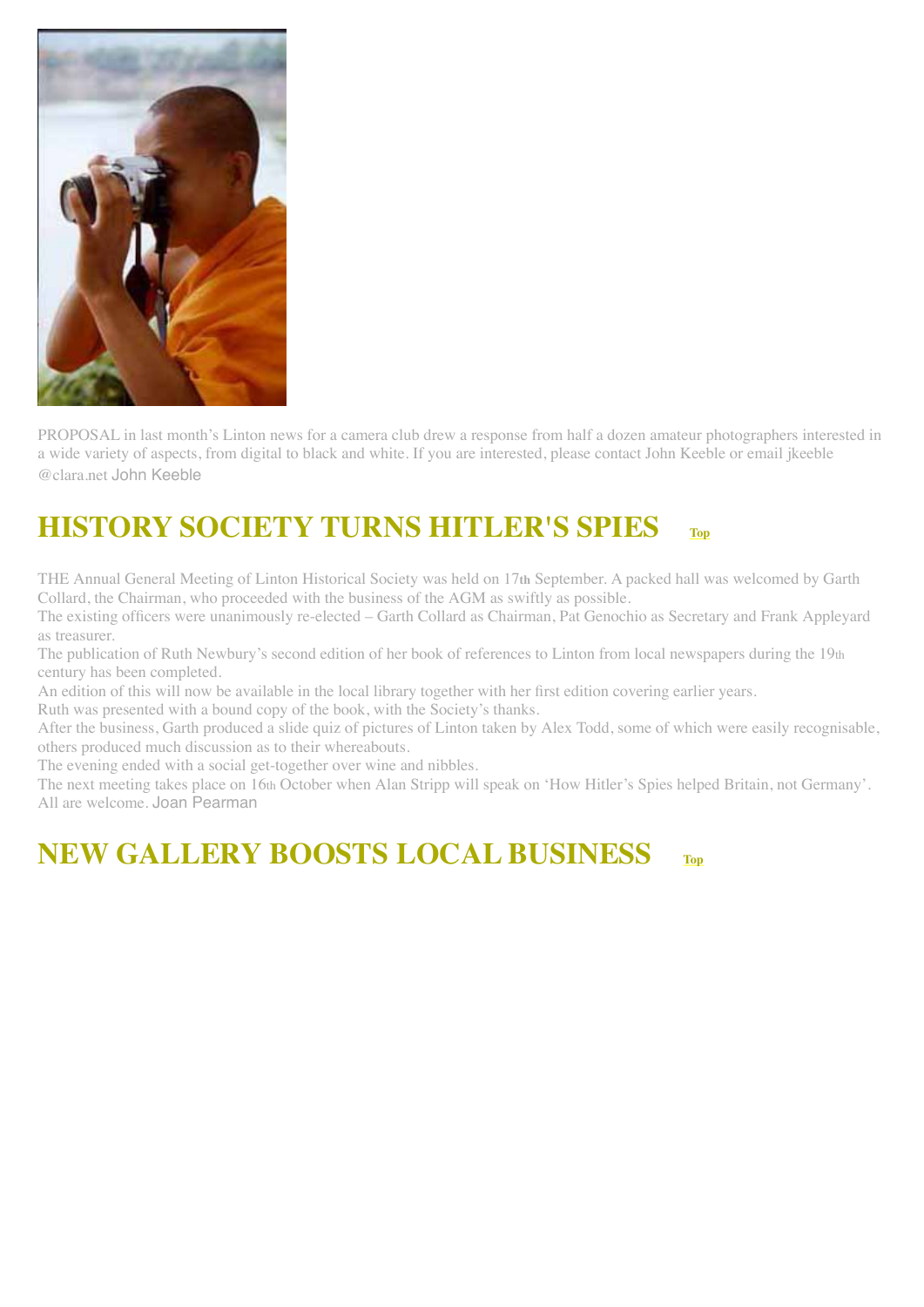

**SINCE** the success of the opening exhibition in July, the Darryl Nantais Gallery has moved on to show work mainly by local artists. Works by Katherine Fairey, Susan Jones, Philip Blakely, Sue Walker, Neil Gardner, Maureen Williams, Sam Suckling, Gary Theobold, Katherine Childs, Chris Pink, Nuala O'Connor, Joanna Bingham, Desmond Clover, Anne Laybourn-**Popham and Catriona Ogily are on** display.

A number of celebrated artists from further afield, such as Jackie Jones, renowned for her equine studies and Petra Hughes, well-known for her aquatint and woodblock paintings, are also showing at the gallery.

We are already making preparations for a grand Christmas exhibition and some discussions have taken place regarding a Linton Arts Festival. Anyone wishing to become involved would be welcome to contact the gallery in readiness for a meeting to take the idea closer to fruition.

We are thrilled by the local patronage and we feel that the creation of the gallery has sent out an exciting and positive note for business in Linton. Our workshop is already busy designing and making picture and mirror frames as well as restoring antique frames and paintings for our clients.

Vistors are welcome to relax and browse at the display of pottery, sculpture and paintings on show. Its a great place for Linton people to bring their visiting family and friends, especially at the weekend. Darryl Nantais

## <span id="page-9-0"></span>**AFRICAN SPLASH [Top](#page-0-1)**

LINTON and District Branch of Save the Children and Cambridge African Association are holding an African Sunsplash, an evening of African dancing, drumming and food, from 7.30pm onwards at the Social Centre, Coles Lane, Linton on Saturday 13th October. Craft items will be on display and various articles from Africa will be auctioned.

Admission will be by ticket only, available from Anna Newton or Judith White

Save the Children Fund is active throughout Africa. About 300,000 people have been displaced since renewed flooding in Mozambique began earlier this year. SCF has provided the basic needs of shelter, blankets, cooking utensils and chlorination kits. They are looking at ways of providing education to evacuated children and distributing seeds and tools to farmers whose crops have been destroyed. In Uganda about 1.7 million children have lost one or both parents to AIDS. SCF has set up Sunday groups where children can go to enjoy themselves, but also to learn about HIV/AIDS and how they can protect themselves.

In Angola many children have been separated from their families by civil war. SCF is working to trace family members and re-unite them.

The CAA provides resources for a school in Africa and organises conferences and workshops on environmental and development issues looking at appropriate strategies for systemic changes which bring about a sustainable development. Judith White

# <span id="page-9-1"></span>**ALL IS SAFELY GATHERED IN [Top](#page-0-1)**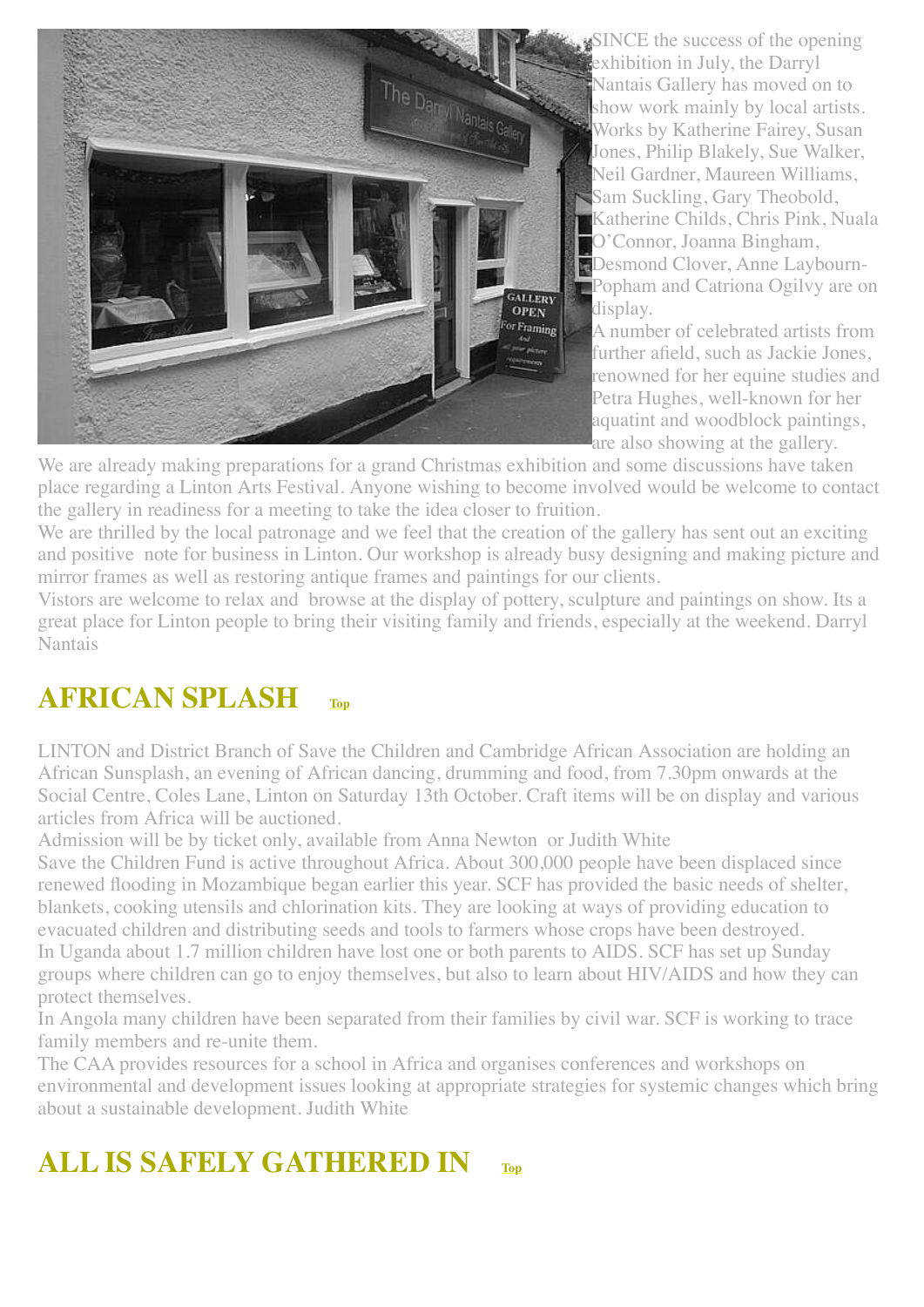

Wide Anglian skies over the autumn stubble Local farmer Charles Fairey harvesting wheat Photo: Suki Klair

# <span id="page-10-0"></span>**OUR BOWLERS: WINNING AND APPEALING [Top](#page-0-1)**

SUSPENSE over. We finally came fourth in the Steeple Bumpstead League, Division 2: not bad out of a league of ten teams. In friendly matches we beat Haverhill Town at home, lost to Balsham away, and won against Little Shelford at home. In total we had notched up eight wins out of 17 matches with one last match on 18th September.

Club finals were played on 16th September. Derek Dimmock (President) beat Eric Garden (winner for the last four years) 21–18. It was "ding dong" throughout: on the last end Eric was holding 3 shots, which would have given him game, when Derek with his last bowl replaced one of Eric's with his own to give him the match. Winners of the mixed pairs were Roberta Adolph and Vic Harris. Their opponents Betty Meeks and Bryan Beavis were so unlucky. On the 17th end they were holding 4 when Vic Harris with his last bowl took the jack and turned the tables by scoring 4, so they went from  $+4$  to  $-4$ , a difference to them of 8 shots and that was the end.

Cups were presented with runners up receiving mementoes.

Please watch the notice board for a number of forthcoming events, including Christmas and New Year functions.

And now an appeal. The ladies do a wonderful job on refreshments. The men look after the green. Recently Frank Bunn, greenkeeper, turned up one Wednesday morning to find himself alone. It is impossible for one man to operate the cleaner. Will all those able-bodied men available in the daytime please offer themselves for this duty once a fortnight? If we got enough volunteers, it could be even less. If you can offer help, please give Frank a ring on Arthur Gore

## <span id="page-10-1"></span>**THE BUSH TELEGRAPH [Top](#page-0-1)**

THE dreadful events of 11th September are still etched in our memories as we move into a world which has changed. The memory of that day is somehow fixed by what we all saw time after time on our television screens or heard on the radio. We gave it almost continuous coverage regardless of who might be watching. In the US, a different approach was taken. The most horrific images were only shown later in the evening when most children would not be watching. Schools and parents were told to give time to discuss the events so that children would be informed but not traumatised. These were very sensible approaches and necessary for those so close to the event. America does tend to wear its heart on its sleeve of course and here we are not so good at talking about such things. I have spent time discussing the events with pupils, though, and what emerges is I think, very heartening. There was a kind of bewilderment that scenes normally reserved for disaster movies were happening in real life and the usual confused stories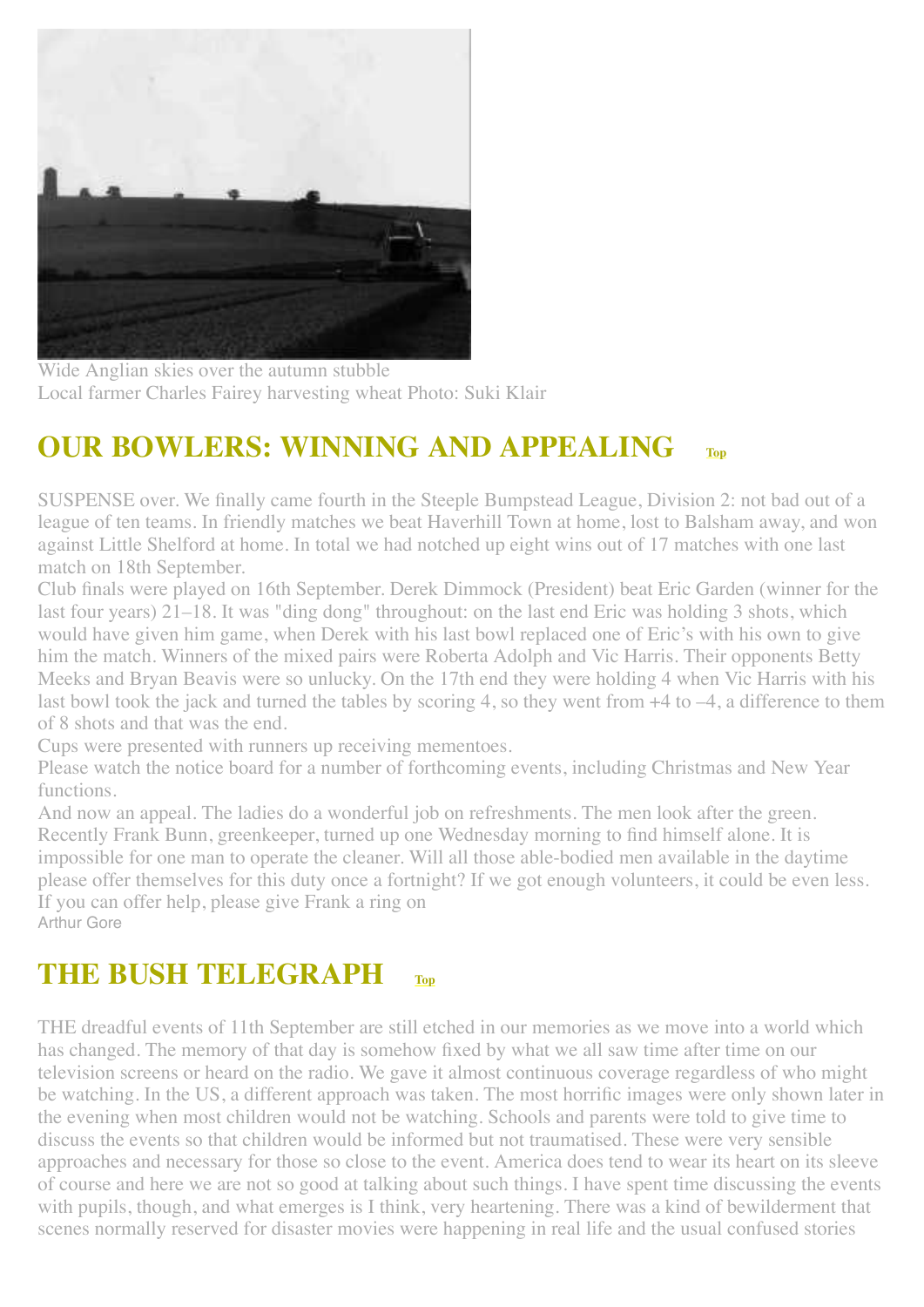about the reasons. Conspicuously absent though was a gung-ho, aggressive 'let's get them' response. The concern from both boys and girls was for those who died and those who grieved. On the day of mourning we spent those quiet minutes reflecting on what had taken place and there was an understanding that the gesture was somehow very important. This was summed up for me by one girl's description of the silence as 'taking the pain.'

The overwhelming message coming from our young people was utter condemnation of the attack and those who perpetrated it. This was matched by a desire that they should be found and punished. But what was said to me time and time again was that this punishment should not involve the loss of more innocent lives; for our children, a common humanity means more than the rhetoric of war. In this I believe, lies hope for us all.

Clive Bush, Principal

## <span id="page-11-0"></span>**SHAPE UP AT THE COLLEGE [Top](#page-0-1)**

A SERIES of fitness classes is being run in Linton, at the Village College, suitable for all ages and levels of fitness. Body conditioning and aerobics classes take place every Tuesday, 8-9pm and Step classes are held every Thursday, 8-9pm. Both classes are held in the school gym.

Instruction is given by an RSA qualified instructor. Remember to consult your doctor if new to exercising. Wear comfortable clothing, training shoes and bring a bottle of water. Telephone % 01763 208404 for more information.

Kate Weber

# <span id="page-11-1"></span>**SIGN UP FOR HIGHER COMMUNITY CHARGES [Top](#page-0-1)**

"EXCUSE me, can you tell me the way to Chalklands?" a motorist asked as she stopped me one evening. I thought her a bit daft considering we were standing at the Chalklands entrance until I looked up and realized the sign was missing. Actually fourteen in total have been stolen or defaced in Linton.

Fortunately the emergency services have a good knowledge of the Linton district, unlike visitors, couriers and possibly new postmen.

Rumour has it that there is a competition for the highest number obtained by a person/gang. I was going to suggest that now may be the time to declare a winner and have a street name amnesty; this however is not necessary as the signs are going to be replaced in the very near future at a cost likely to run into thousands of pounds.

So, if your son or daughter has a stack of street signs underneath their bed, you may like to recover from them the additional cost that will be added on to your community charge next year to pay for the replacements.

Tracey Russell

### <span id="page-11-2"></span>**K-CLUB WINNERS [Top](#page-0-1)**

THE result of the September K-Club monthly draw: 1st (£50) J. Harpur (No. 083); 2nd (£25) Mrs R. Petter (No. 224); 3rd (£10) Terry Bear (No. 173).

# <span id="page-11-3"></span>**LINTON COUNTRY DIARY by Sally Simmons [Top](#page-0-1)**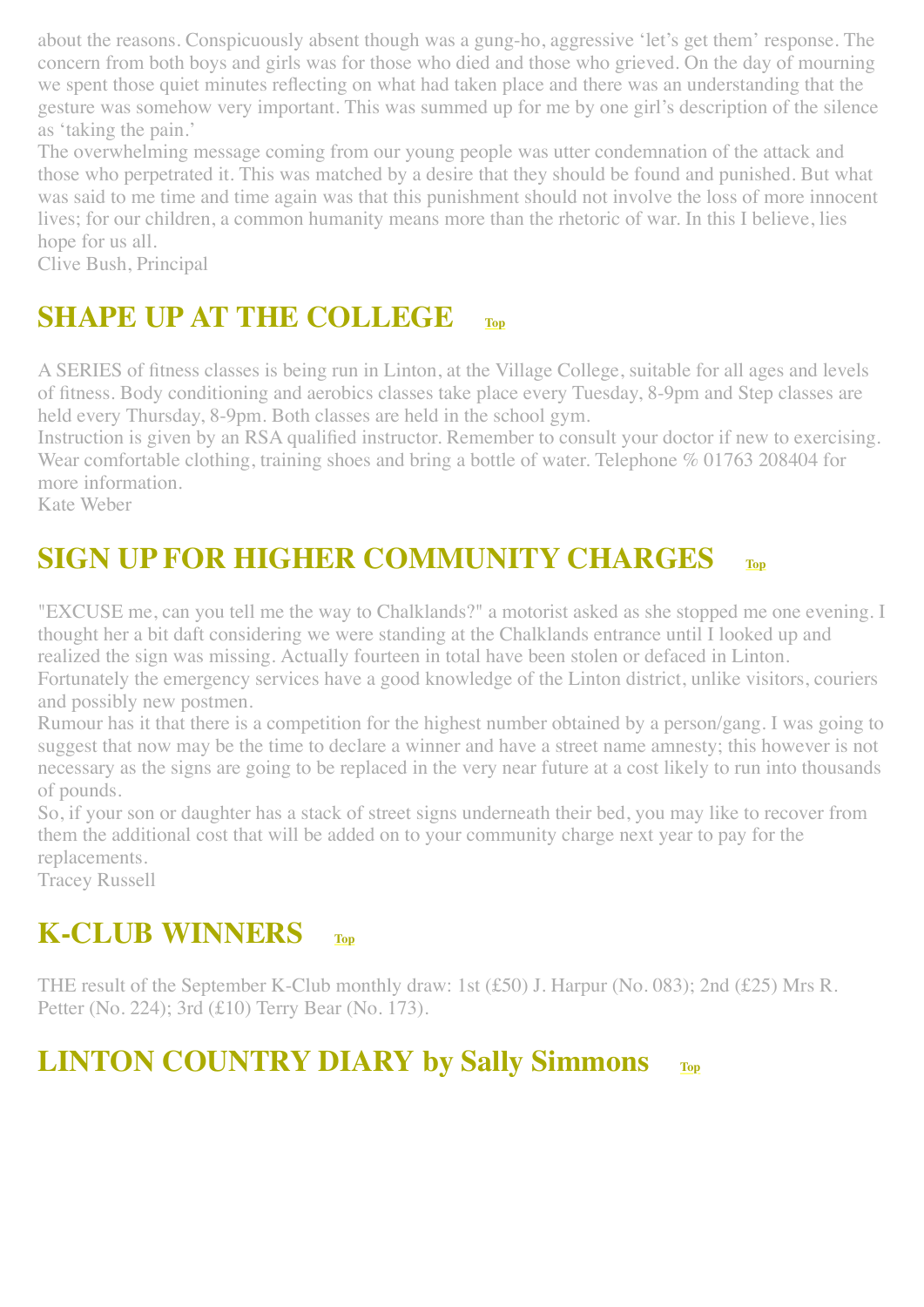

Tuesday 18th September 2001 Illustrated by Maureen Williams

ONE of the main problems about going anywhere at this time of year is deciding what to wear. We should have put a bit more thought into our clothing when we set out for our walk to Catley Park early last month. Once we'd manoeuvred the boys into suitable shoes, we started, my husband sensibly wrapped up to the ears in a fleece, the boys in T shirts and I with the backpack for warmth. The thing I regretted most as we went on were the earrings which whipped painfully against my chin as the wind got up. It never entered my mind to take them off.

When you are walking with children, you have to be prepared for every stone to be a potential fossil and every stick to become a precious treasure that will have to come home with you. You also have to give up hope of seeing anything interesting, as the noise level of boys is an effective early warning system to all forms of wildlife. I frequently glimpse interesting things on these walks but they're either disappearing quickly or form part of the enormous range of things to which I cannot put a name. Luckily, the early part of this walk passes directly behind the zoo, and there was nowhere for the zebras to hide. I did see some fleeing pheasants and partridges and I was able to identify accurately the amazing birds of prey that our younger son drew my attention to as a formation of three fighters flying out of Duxford.

We went to Catley Park for blackberries and collected a kilo or so to bring home, eating almost as much on the spot. It was sheltered and warm around the buildings but there is a certain melancholy about the place, even on the sunniest day. However, there were signs that it is not always so. The boys were fascinated by a small curtained cabin near the pond, that was definitely not there on our last visit and which I identified confidently as the remains of a portable lavatory.

Even from this modest rise, the view over the fields towards the Abingtons in one direction and Hadstock in the other is impressive. A huge amount of open land surrounds Linton and it is sobering to consider how much of it would disappear for good if the current proposals for development along the A1307 were accepted. Bearing this in mind, we walked over to Chilford Hall on Sunday 16th, for the Hog Roast organised by SANT (Stop Abington New Town). The rain held off and the sun came out and Linton, viewed from Rivey Hill, looked almost isolated in the surrounding farmland. We returned through the vineyards and I was struck once again by the peculiarities of our village which we take so much in our stride: African animals at one end, grapes at the other, both managing to thrive in a confusing climate. Olwen Williams is away

<span id="page-12-0"></span>